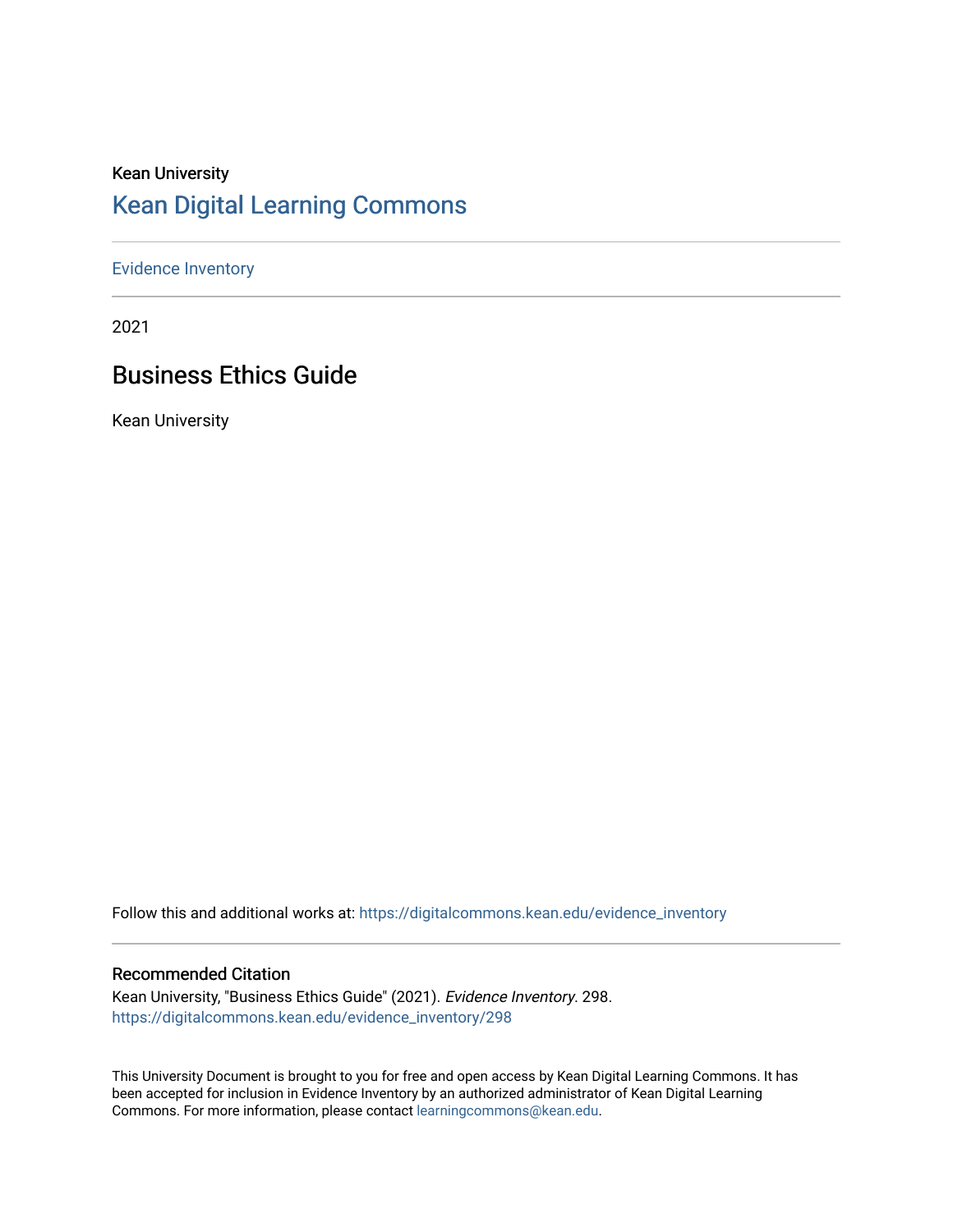### Business Ethics Guide

#### **Abstract**

A Plain Language Guide to Ethical Business Conduct for Companies Transacting Business with the State of New Jersey, its Institutions, and Agencies (1) INTRODUCTION AND GUIDING PRINCIPLES This Plain Language Guide to Ethical Business Conduct ("Guide") covers a wide range of business practices and procedures. It does not cover every issue that may arise, but it does set out basic principles to guide all employees, officers, and directors of companies transacting business with the State of New Jersey. Obeying the law, both in letter and spirit, is the foundation on which a company's ethical standards are built. All company employees, officers, and directors must respect and obey the laws and regulations of the agencies with which they operate. Contracting parties will be required to certify that they have complied with all applicable laws and regulations governing the provision of State services, including the Conflicts of Interest Law, N.J.S.A. 52:13D12 to -28.

#### Keywords

Business Ethics Guide, Standard II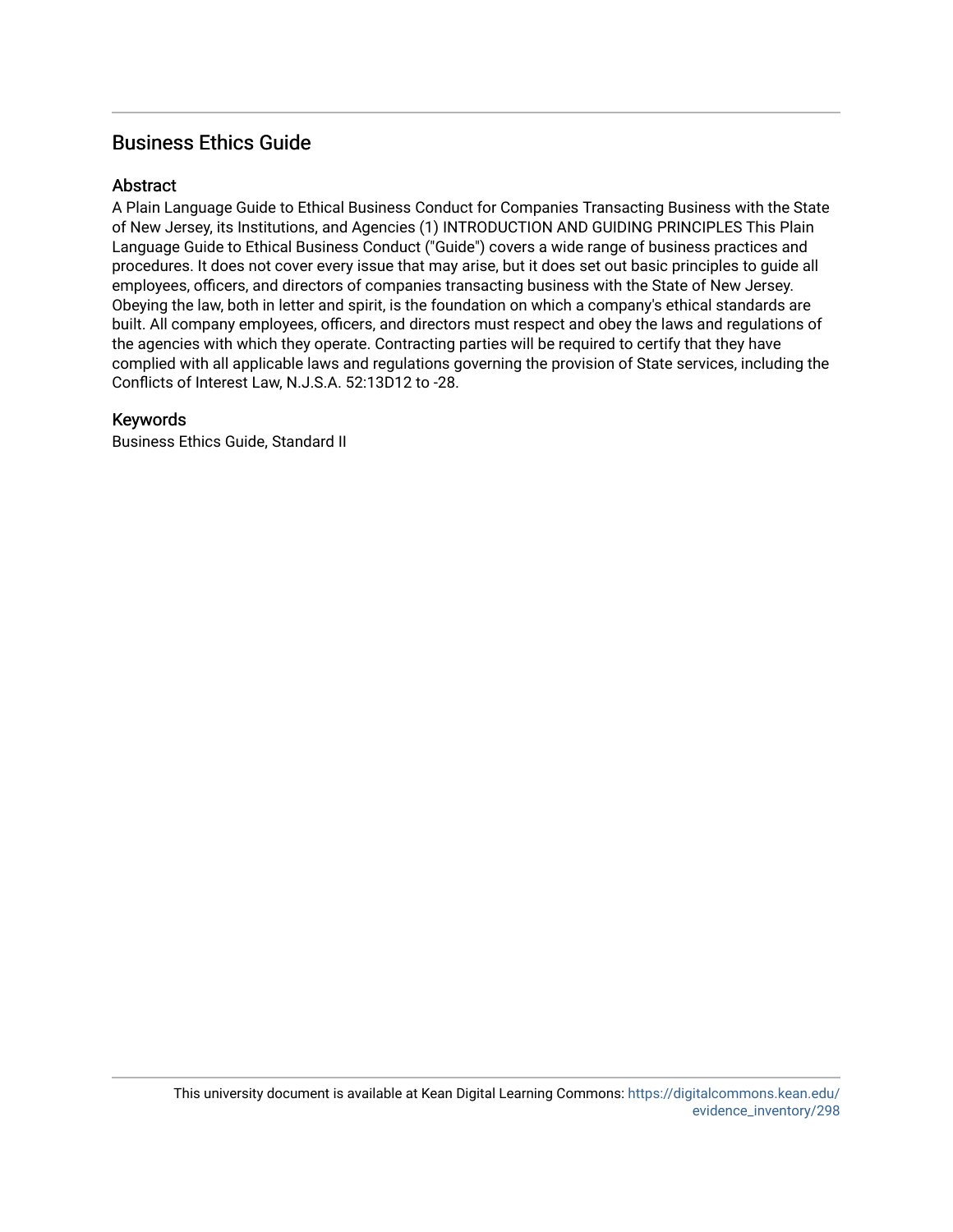# **Business Ethics Guide**

A Plain Language Guide to Ethical Business Conduct for Companies Transacting Business with the State of New Jersey, its Institutions, and Agencies (1)

## **INTRODUCTION AND GUIDING PRINCIPLES**

This Plain Language Guide to Ethical Business Conduct ("Guide") covers a wide range of business practices and procedures. It does not cover every issue that may arise, but it does set out basic principles to guide all employees, officers, and directors of companies transacting business with the State of New Jersey. Obeying the law, both in letter and spirit, is the foundation on which a company's ethical standards are built. All company employees, officers, and directors must respect and obey the laws and regulations of the agencies with which they operate. Contracting parties will be required to certify that they have complied with all applicable laws and regulations governing the provision of State services, including the Conflicts of Interest Law, N.J.S.A. 52:13D-12 to -28.

Although the applicable provisions of law are detailed, you will have no difficulty following them, if you follow these simple, guiding principles:

- ■You may not profit from a conflict of interest on the part of a State employee.
- ■You may not "wine and dine" State employees.
- ■You may not pay a State employee anything for the performance of his or her official duties.
- ■You may not make illegal political contributions.

■You may not profit, directly or indirectly, from the use of any secret or confidential knowledge or data of the State that a State employee has illicitly disclosed.

■You should report any illegal or unethical behavior or any violation of the State's ethics and business codes to the State Ethics Commission, by calling the anonymous "Hot Line" established for this purpose.

This Guide reflects current Conflicts Law. It should be supplemented appropriately to reflect subsequent legislative changes.

#### **OVERVIEW AND RULES OF CONDUCT**

This Guide is designed to help private sector vendors and other entities familiarize themselves with some key parts of the New Jersey ethics standards as they apply to employees of the Executive Branch of State Government. If you do business with the Executive Branch, are regulated or licensed by, receive grants from, or lobby State agencies, or if you are considering hiring current and former State employees, this Guide is for you.

This Guide is not meant to serve as formal advice or as a substitute for legal counsel. It provides general information only and does not have the force and effect of law. It does not replace any actual laws or rules, and it does not address every ethical restriction contained in the laws and rules it summarizes. It does not cover the requirements contained in any particular agency's ethics code. Ethical issues may also be addressed in procurement, personnel, and travel rules, as well as in open meetings, open records, and criminal laws. In addition, members of particular professions (e.g., lawyers and accountants) are subject to their own codes of professional responsibility.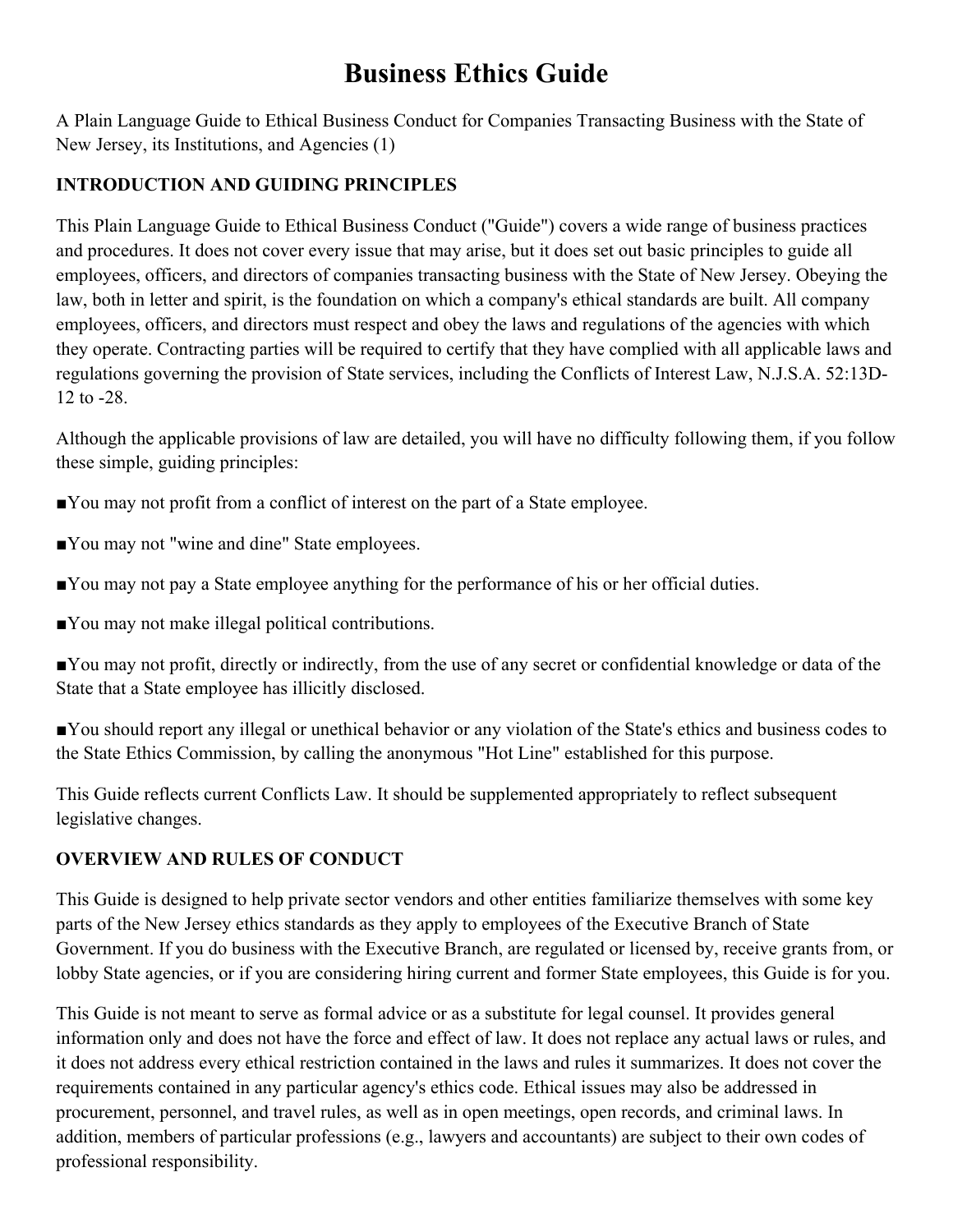In this Guide, we use the term "State employee" to refer to State officers and employees and special State officers and employees who are subject to the ethics laws and rules discussed in this Guide. As a practical matter, virtually all employees and appointees in the Executive Branch of New Jersey State Government are "State employees."

## **GENERAL STANDARDS**

As a private sector entity dealing with State agencies, you must not:

■induce or attempt to induce any State employee to violate the New Jersey Conflicts of Interest Law, N.J.S.A. 52:13D-12 to -28, or any code of ethics promulgated thereunder;

■influence, or attempt to influence or cause to be influenced, any State employee in his or her official capacity in any manner which might tend to impair his or her objectivity or independence of judgment;

■cause or influence, or attempt to cause or influence, any State employee to use, or to attempt to use, his or her official position to secure unwarranted privileges or advantages for you or any other person or entity; or

■undertake, directly or indirectly, any private business or commercial or entrepreneurial relationship with, or sell any interest in your business to:

■a State employee who has any duties or responsibilities in connection with the purchase, acquisition, or sale of any property or services by or to any State agency; or

■any person, firm, or entity with which that State employee is employed or associated, or in which he or she has an interest.

A State employee may apply to the Commission for a waiver of this particular restriction, and the Commission may grant the waiver if it finds that the relationship does not present a potential, actual, or appearance of a conflict of interest. If you enter into a business relationship that contravenes this rule, you must promptly report it in writing to the Commission.

#### **GIFTS, FAVORS, SERVICES AND OTHER THINGS OF VALUE**

Do not pay, offer to pay, or agree to pay, either directly or indirectly, any fee, commission, compensation, gift, gratuity, honorarium or other thing of value of any kind to:

■any State employee or any member of his or her immediate family (i.e., a spouse, child, parent, or sibling residing in the same household as the employee); or

■any partnership, firm, or corporation with which the State employee is employed or associated, or in which he or she has an interest. Some things of value are obvious, such as money, stock, debt forgiveness, real estate, or automobiles. But less obvious things also have value, including offers of employment, loans, labor, rebates, price discounts, entertainment, or meals.

The effect of this standard is that you must not send holiday gifts, office-warming gifts, tokens of appreciation, or other things of value to State employees or State agencies. In addition, it is improper to invite State employees to meals, parties, sporting events, theatrical performances, and similar social functions.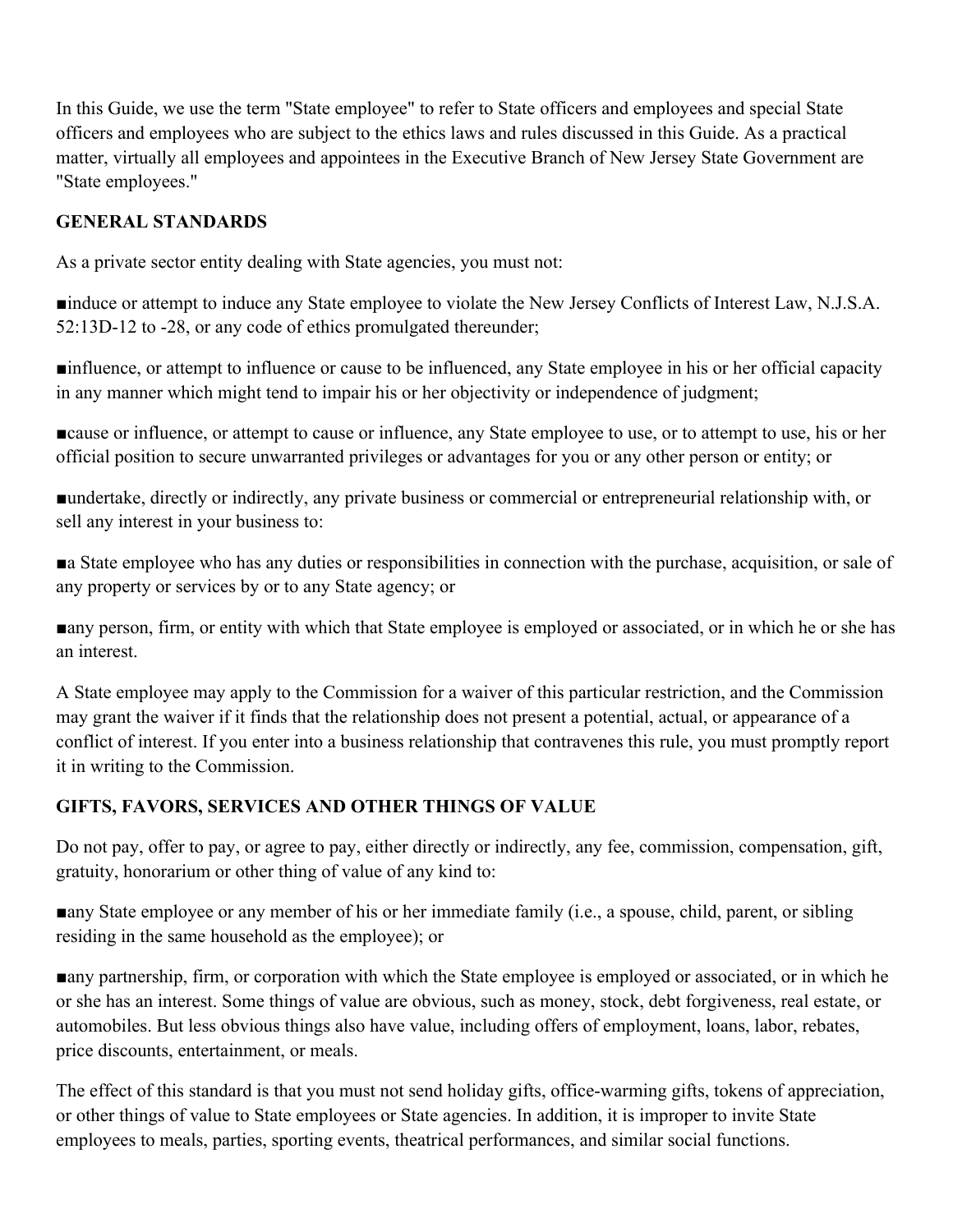A State employee can accept a gift from you or contract with you under the same terms and conditions that you offer or make available to members of the general public or to a large class of recipients, provided that the gift or contract does not violate any other Commission guidelines or a particular agency's ethics code. For example, State employees can take advantage of cell phone rate packages offered to "all public employees" and government rates offered by hotel chains. State employees can also accept nonalcoholic beverages and snack items (e.g., coffee, doughnuts, and cookies) at meetings or site visits, but they cannot accept meals.

If any State employee solicits you for a fee, commission, compensation, gift, gratuity, or other thing of value, you are required to report the occurrence promptly, in writing, to the Attorney General and to the Commission.

State employees may accept payment or reimbursement for travel expenses from a private sector entity under very limited circumstances. In each case, the employee must secure prior approval from his or her agency. The rules governing travel expenses, N.J.A.C. 19:61-6.1 et seq., are available at http://www.state.nj.us/ethics/statutes/rules/.

# **EMPLOYMENT OFFERS**

#### Current State Employees

If you offer a job to a State employee, be aware that job negotiations create a financial interest for that employee. As such, the employee will no longer be able to act in the State's interest concerning your company. Please also note that State employees must secure prior approval for secondary employment. Depending on your relationship with the employee's agency, your employment offer may be disapproved, and the State employee could be screened from taking any official action with respect to your contracts, applications, or matters in the future.

#### Former State Employees

After leaving State service, State employees are under a lifetime ban against the use or provision of information not generally available to the public acquired during their State employment. Further, former State employees are prohibited from representing or assisting a person concerning a particular matter if they were substantially and directly involved in that particular matter while in State employment. There is also a one-year ban prohibiting certain high ranking officials from involvement with any matter involving the former State agency in which he/she served. For more information, see "Post-Employment Restrictions for State Employees," at http://www.state.nj.us/ethics/faqs/#12.

#### Casino-Related Restrictions

The Casino Control Act and the Conflicts of Interest Law contain restrictions on the employment of current State employees, their immediate family members, and former State employees and their immediate family members, by holders of and applicants for casino licenses. However, there are statutory provisions that permit waivers of some of these restrictions by the State Ethics Commission. In addition, there are restrictions on benefits that can be passed to State employees by holders of and applicants for casino licenses. Questions about these restrictions should be addressed to the Commission, at P.O. Box 082, Trenton, New Jersey, 08625-0082, or at ethics@ethics.state.nj.us.